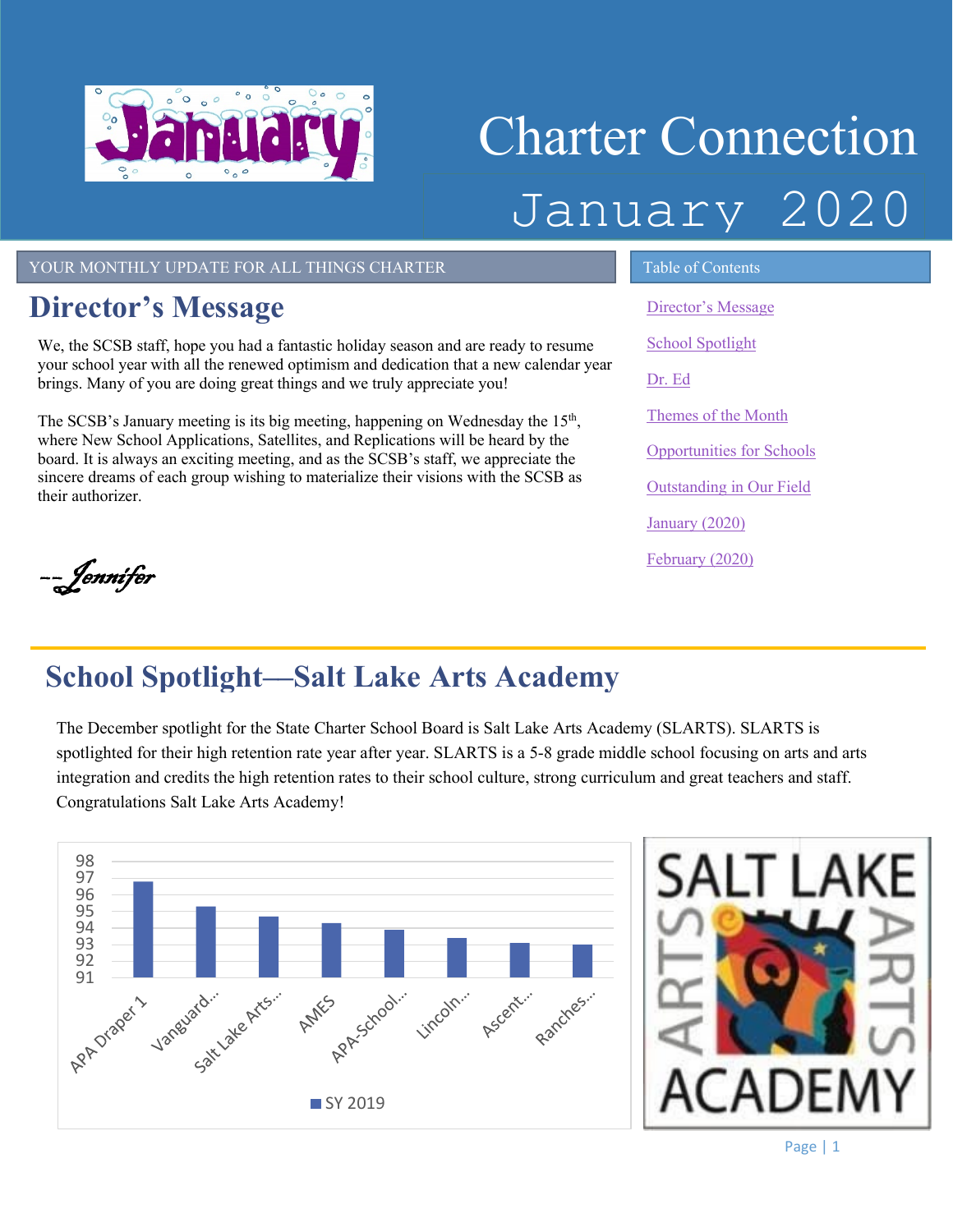#### <span id="page-1-0"></span>**Dear Dr. Ed,**

There is no time quite like the new year to take stock and reflect on what I can do to have a more positive impact on the world. I know that as a school leader, I am particularly well positioned to generate optimism and change, because I am watched and heard by many people throughout each day. Dr. Ed, do you have any ideas on how I can set a goal to better embrace my influence, and ultimately spread happiness and success at my school?

Sincerely, Driven by My 2020 Vision

Dear Driven,

What a wonderful way to start the new year. First off, please be sure to celebrate the good you ALREADY do as you make your school a place students and teachers want to be each day. Since you are looking for ideas to add to what you presently engage in, here are a few of my favorites that I have seen other great school leaders do with success:

1. Greet Students at the Door Every Morning: By welcoming students, a principal has the opportunity to get to know all students by name. This ritual shows kids that you are approachable and that you care and gives you greater exposure to parents and the community. There is no better place to position yourself as the day is getting started, and students' energy will catapult you through the morning like a shot of espresso! (or Diet Coke!)

2. Remember to Smile: This one is easy. Remember how many more muscles are used in a frown than a smile? Choose the path of least resistance here. There can be a lot of stress and tension in a school building - felt by both staff and students alike - when the leader smiles, everyone receives an indirect message that "it is going to be OK." Don't underestimate how your facial expression impacts everyone.

3. Eat with Kids: Everyone must eat, but when a second grader has the opportunity to eat with his or her principal...well, that becomes a dinner-talk-worthy event! On a rotating basis, invite kids into your office for lunch, or join them at their tables in the cafeteria. You will get to know each other in new and unexpected ways. It's important that you track it though, because the kids will notice who did and who didn't get to participate in this special experience!

4. Drop "Can't" and adopt "is learning to": If a teacher or parent is overheard saying that so and so "can't read," or that s/he "can't control himself," insert "is learning to" in its place. If kids say "oh, she can't speak English," teach them to say, "is learning to," instead. Schools are houses of learning, and we are all works in progress. What might appear as a subtly of language can, in reality, lead to a seismic paradigm shift in terms of how we talk about and think about our students. Principals can and should lead the way in this department.

Happy New Year. Go get 'em!

––Dr. Ed U. Cation

#### **Theme of the Month**

Having reviewed the board minutes of almost 50% of Utah charter school board meetings from the last five years, we found only a handful of governing boards document a performance review of the school's director. Compare this to the 60% of directors who reported in a national survey receiving a performance review in the prior year. On the other hand, 15% reported never receiving an evaluation from their governing board. A host of issues have been documented when no formal evaluation exists. These include a lack of alignment in leadership priorities, a toxic school culture, and a loss of momentum.

Experts recommend an annual, formal evaluation. An annual performance evaluation is a form of communication that ensures both the board and the director have the same goals and are looking in the same direction. The communication that occurs in an evaluation can help board members gain a deeper understanding of needs of the school, their roles, and their responsibilities.

members may consider including a self-evaluation by the director. If you would like to know more, SCSB staff can provide some A formal evaluation needs to be written. This provides consistency while protecting board members and the director. Components may relate to the mission and goals of the charter contract, or you focus on standard qualities (for example see CompassPoint's [example\)](https://www.compasspoint.org/sites/default/files/documents/ED_Performance_Evaluatio_Template.pdf), or include elements of both. Information from parent and teacher surveys can guide a performance review. Also, board ideas.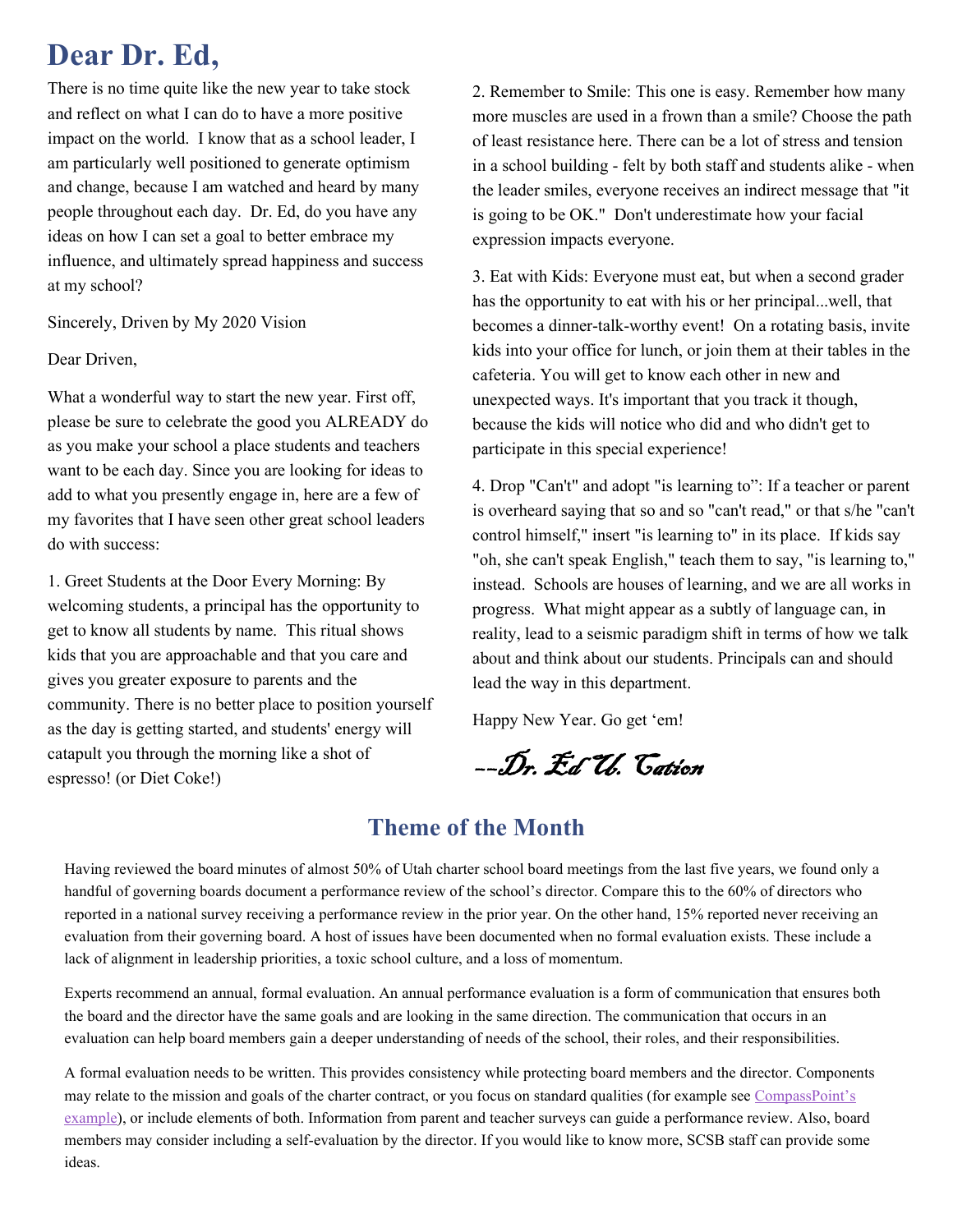### Opportunities for Schools

- <span id="page-2-0"></span>• Has your charter school governing board done its annual training on the Open and Public Meetings Act yet? The Office of the State Auditor has a training for you [http://training.auditor.utah.gov/cours](http://training.auditor.utah.gov/courses/open-and-public-meetings-act-2019) [es/open-and-public-meetings-act-](http://training.auditor.utah.gov/courses/open-and-public-meetings-act-2019)[2019](http://training.auditor.utah.gov/courses/open-and-public-meetings-act-2019)
- The State Charter School Board has a School Calendar Guidance Form available on their website, found here:

<https://www.utahscsb.org/general>

The State Charter School Board is excited to offer a free professional development seminar for Utah charter schoolteachers and leaders. See the attached flyer for more information.

<span id="page-2-1"></span>[https://twitter.com/UtahSCSB/status/](https://twitter.com/UtahSCSB/status/1207393088236347399?s=20) [1207393088236347399?s=20](https://twitter.com/UtahSCSB/status/1207393088236347399?s=20)

The American Psychological Foundation is currently seeking applications for the Esther Katz Rosen Pre-college Psychology Grant Program (up to \$15,000). For more information, visit

[https://www.apa.org/apf/funding/rose](https://www.apa.org/apf/funding/rosen-precollege?tab=3) [n-precollege?tab=3.](https://www.apa.org/apf/funding/rosen-precollege?tab=3)





#### Outstanding in Our Field

- Salt Lake Arts Academy was spotlighted for their impressive retention rate at the State Charter School Board's December 12th meeting and students played their ukuleles for board members. Way to go!
- Former State Charter School Board Member Bruce Davis passed away. Mr. Davis was an incredible man who served diligently for the betterment of education options for Utah's students. He will be sorely missed.